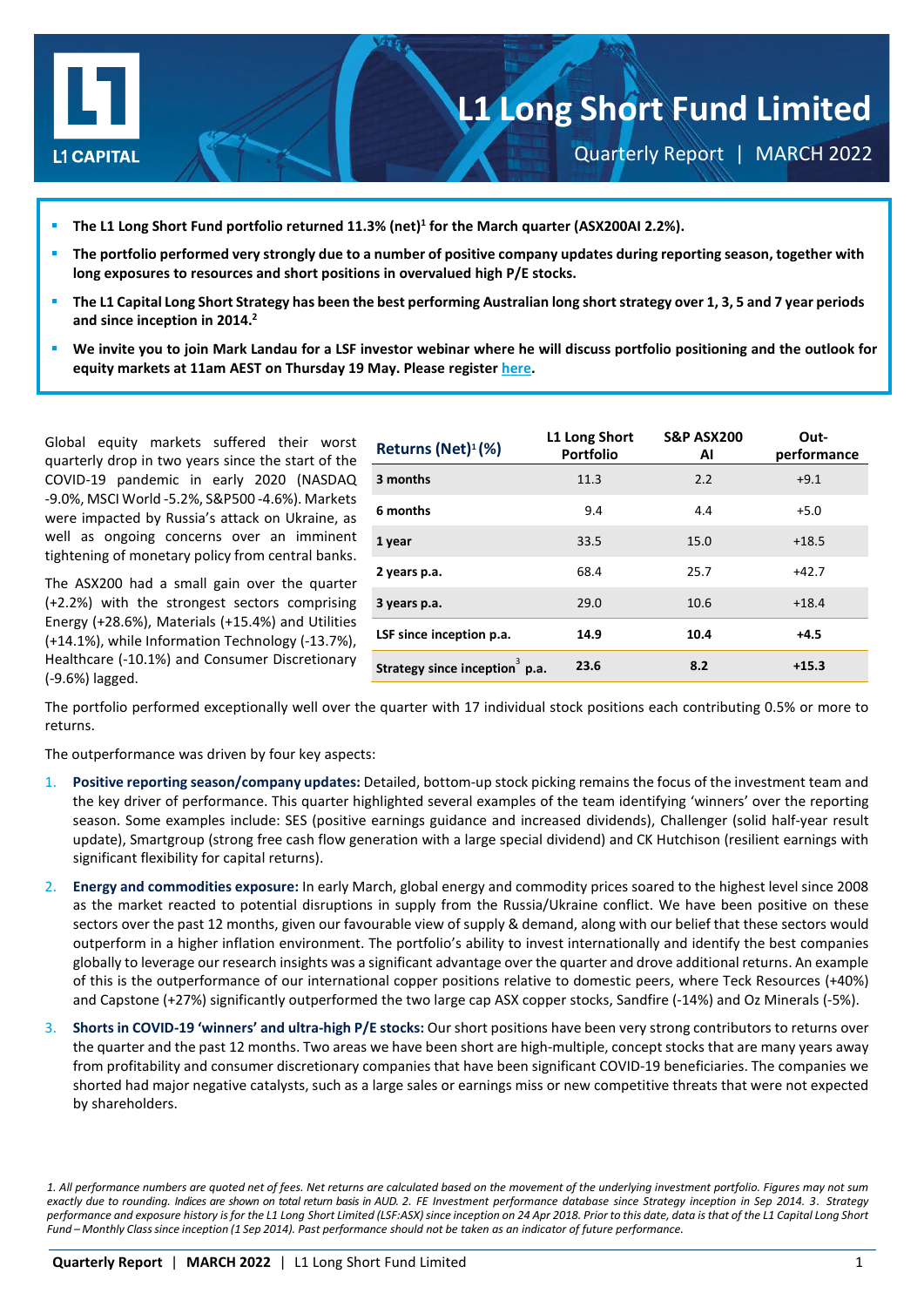

Ultra-high P/E stocks have de-rated significantly as interest rates have risen and the market has (finally!) focused on profitability and cash generation. Despite this correction, we continue to see ongoing downside risk in many of these names. Figure 1 shows the Goldman Sachs Non-Profitable Tech Index. While the index has corrected sharply in 2022, it remains well above pre-COVID-19 levels. For some technology businesses there has been a step change in user adoption and growth through this period, which supports a higher valuation, however, there are many other examples of lower-quality names where tailwinds have been transitory in nature and where we see expensive share prices, combined with decelerating trends presenting large downside risk. If these share prices were to return to their pre-covid peak levels, it would imply a further 30% downside to these shares (despite already falling 50% since Feb 2021).



### **Figure 1: Performance of the GS Non-Profitable Tech Basket (indexed to 100)**

From a consumer discretionary standpoint, there are numerous COVID-19 'winners' where the share prices have more than doubled in the last two years but their business models have not structurally improved. Our view was that the market had not appropriately reflected a normalisation in demand for these companies as economies re-open, stimulus measures roll-off and inflation impacts become more pronounced. We have started to see this play out in several of our short positions such as Peloton, Logitech and Williams Sonoma which each fell more than 30% while we were short the stock.

4. **Mergers and Acquisitions:** We have written extensively about our optimistic expectations for the M&A cycle and how we expected this to be a tailwind for the portfolio given our skew to undervalued companies that have strategic appeal. The portfolio benefitted from two takeover offers during the quarter: CIMIC received a bid from its parent company HOCHTIEF at a 33% premium, while Turquoise Hill received a bid from its majority shareholder, Rio Tinto, at a 32% premium. We continue to remain positive on the M&A cycle with numerous industry data points indicating deal pipelines at or above 2021 levels which was a record year for M&A. Current geopolitical tensions may dampen near-term deal volume, however, we expect this to rebound quickly as markets stabilise.

For further information on individual stocks positions that contributed to performance over the quarter, please refer to page 6.

# **Portfolio positioning**

We build our portfolio on a 'bottom-up' basis from our company and industry research (selecting stocks that represent the best combination of value and quality). However, when we step back and look at the major themes and opportunity sets we see at present, they broadly fall into four key themes:

# **1. U.S. Sports Betting and Gaming (e.g. Flutter and Entain)**

This part of our portfolio has underperformed over the last six months, with the market concerned about two key aspects 1) impacts from the upcoming U.K. regulatory review, and 2) competitive intensity in the U.S. sports betting market.

The U.K. regulatory review has been ongoing for more than two years and has been a significant overhang on U.K. listed gaming stocks. A Government white paper is due to be published in May 2022 which will provide much needed clarity for the industry. While the market is focused on near-term uncertainty regarding the impact, what is overlooked is that U.K. revenues are only a minority of both Flutter and Entain's revenues (~29% for Flutter and ~21% for Entain). We factor in a material impact from adverse regulation in our base case, however, we still see compelling value in both stocks given their strong global growth profile.

*Source: Goldman Sachs as at 31 Mar 2022.*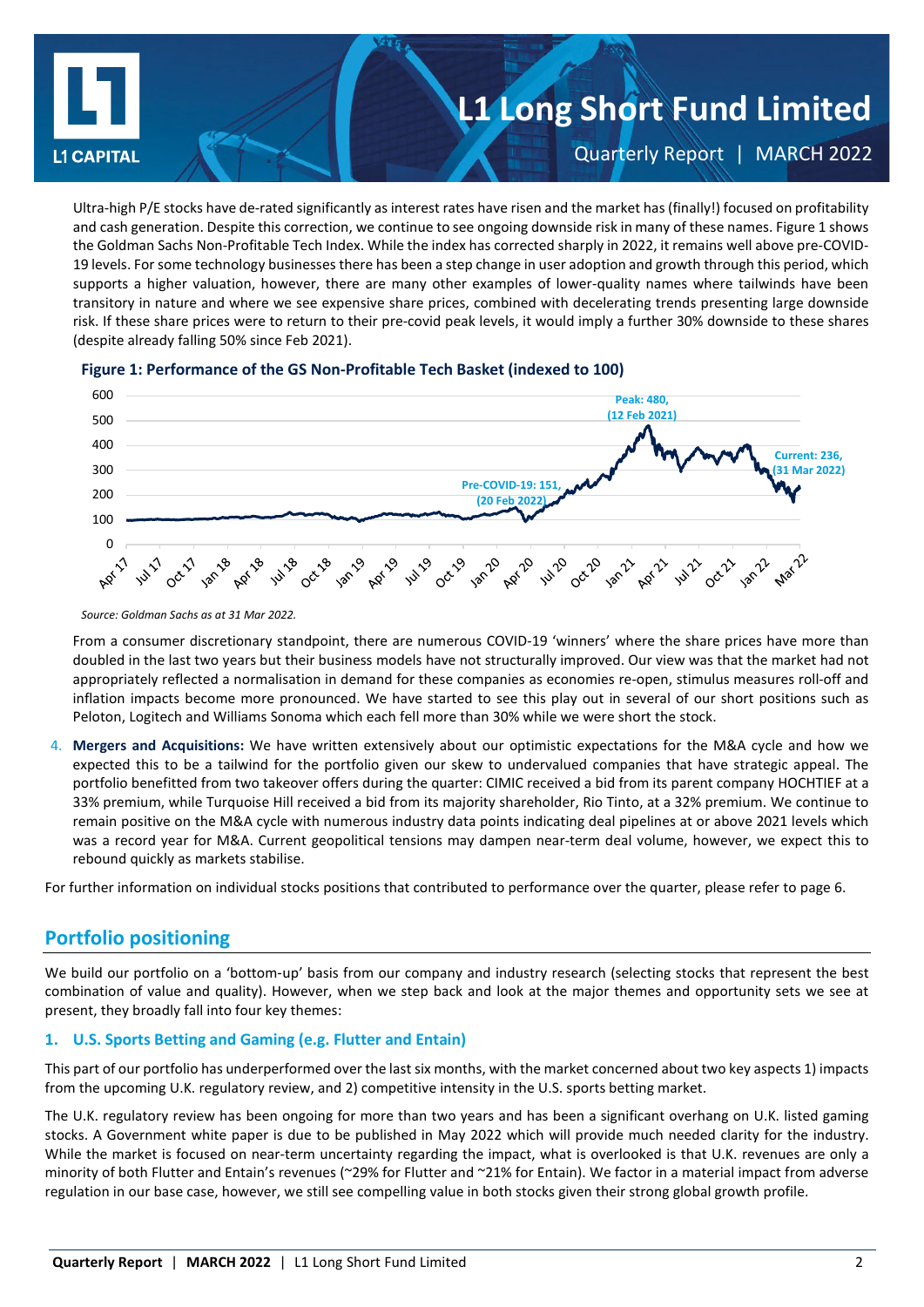

On the U.S. sports betting and gaming side, irrational promotions by some players over the NFL season in Q4 2021 raised concerns about the long-term viability and profitability of the industry. We have seen promotion levels moderate considerably in 2022 and even with a highly competitive market, we believe Flutter and Entain are best placed to succeed versus peers. Both companies have the best technology and most efficient operations in terms of customer acquisition costs ('CAC') relative to long-term customer value ('LTV') which sets them up to be profitable in the U.S. market in the next 12-18 months, well ahead of competitors. Flutter and Entain also have the ability to fund U.S. growth from their highly cash generative European and Australian businesses without the need to raise external capital.

We are incredibly excited about the U.S. market with huge structural growth forecasted over the next few years. The market more than doubled in 2021 (growing from US\$3b to US\$8b between 2020 to 2021) and is expected to be larger than ~US\$20b by 2025 (refer to Figure 2). We expect the market could be close to US\$50b at maturity due to the growth of in-play sports betting and iGaming (which would be more than 6x the size of the U.K., the next largest regulated market). By owning Flutter (FanDuel) and Entain (BetMGM), we own the two leading players in the market, with a combined market share of over 50% across sports betting and iGaming combined (refer to Figure 3). We believe both companies are very undervalued at only ~16x FY23 P/E for Entain and 18x FY23 P/E for Flutter, despite our expectation of extremely strong earnings growth over the next decade.





# **2. Energy (e.g. Santos and Cenovus)**

# We have been positive on both 'new' energy, from tailwinds in electrification, sustainability and decarbonisation, as well as 'old' energy, where we believe there has been structural under-investment in oil supply that is going to exacerbate the tightness of the market over the next 1-2 years. Given the huge share price rally in 'new' energy exposed stocks (lithium/rare earths), we have trimmed and exited most of our exposure in this sector.

We continue to remain very positive on 'old' energy, with our key positions factoring in long-term prices far below what we think is likely. Over the past 18 months, we have talked about our bullish outlook and how, at sub-\$40/barrel, oil prices had reached an extreme low that was unsustainable. This view was very contrarian at the time, and we have seen a shift in consensus sentiment as oil prices have now risen to around ~\$100/barrel. Energy equities remain under-owned, with their weighting in the S&P 500 currently only ~3.9%, far below the ~10% level it averaged from 2007-2014.

We believe prices could remain elevated for much longer than expected. Oil inventories are currently at historical lows, following 20 consecutive months of oil demand being larger than production (refer Figure 4 over the page). However, the ability to increase supply remains constrained, with market spare capacity declining significantly, following a decade of under-investment due to lower oil prices, ESG pressure, COVID-related disruptions and pressure to increase cash returns to shareholders. Figure 5 on the next page highlights this under-investment, with capital expenditure spending by the oil majors dropping by roughly ~US\$40b or ~25% in 2020 and 2021 relative to 2019 levels. The Russia/Ukraine conflict adds further risk to supply. Russia is the world's third largest oil producer with the conflict leading to many countries looking to reduce their reliance on Russian exports and prioritise energy security going forward.

# **Figure 3: U.S. Sports Betting and iGaming market share estimate**



*Source: Morgan Stanley Research as at 31 Mar 2022. Source: Rolling six month average estimates. Entain investor presentation.*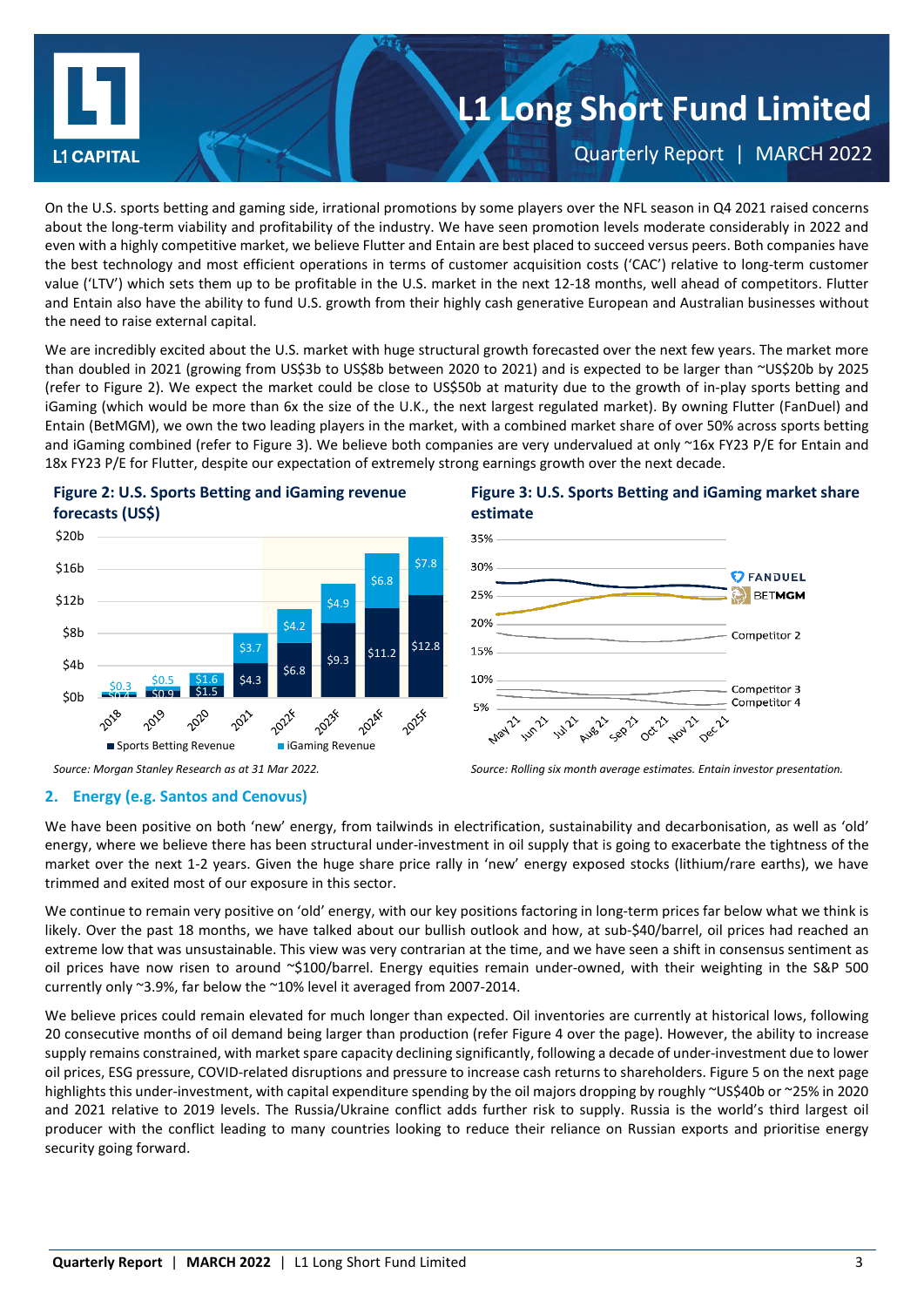

Quarterly Report | MARCH 2022



*Source: Kpler, IEA, EIA, JODI, IE Singapore, PAJ, PJK, ARA, Oilchem, Fujairah, Goldman Sachs Global Research. DoDC isthe level required to normalise stocks in days of demand coverage to 2019 levels by 2023.*

### **3. Vaccine recovery/re-opening (e.g. Qantas and Webjet)**

We believe that vaccine success and the shift of COVID-19 from the pandemic to endemic phase has only been partially reflected in some share prices. As the recovery gains traction and operational momentum accelerates, we expect a valuation re-rating to follow for our reopening positions. Many of these stocks are trading at the same share price as six months ago, however the outlook is far better now and an inflection in operating metrics looks imminent.

*Source: MST Marquee, FactSet.*

Looking at the change in global airline capacity as a proxy for the reopening, Figures 6 and 7 below illustrate airline capacity and expected increases over the next few months based on forward bookings. Domestic capacity is currently 15% below 2019 levels, however, forward capacity estimates indicate this should trend above pre-pandemic levels over the next quarter. International airline capacity is ~35% below 2019 levels, with forward capacity estimates expected to see this narrow to roughly 20% over the next few months.

In the U.S., traveller throughput is already at 90% of pre-pandemic levels, with solid forward bookings supporting a continued recovery. This provides a strong leading indicator for the shape of the recovery in Australia over the next six months.



### **Figure 6: Domestic airline capacity Figure 7: International airline capacity**



### **Figure 4: Global oil inventory stocks (mb) Figure 5: Oil majors – capital expenditure (US\$b)**

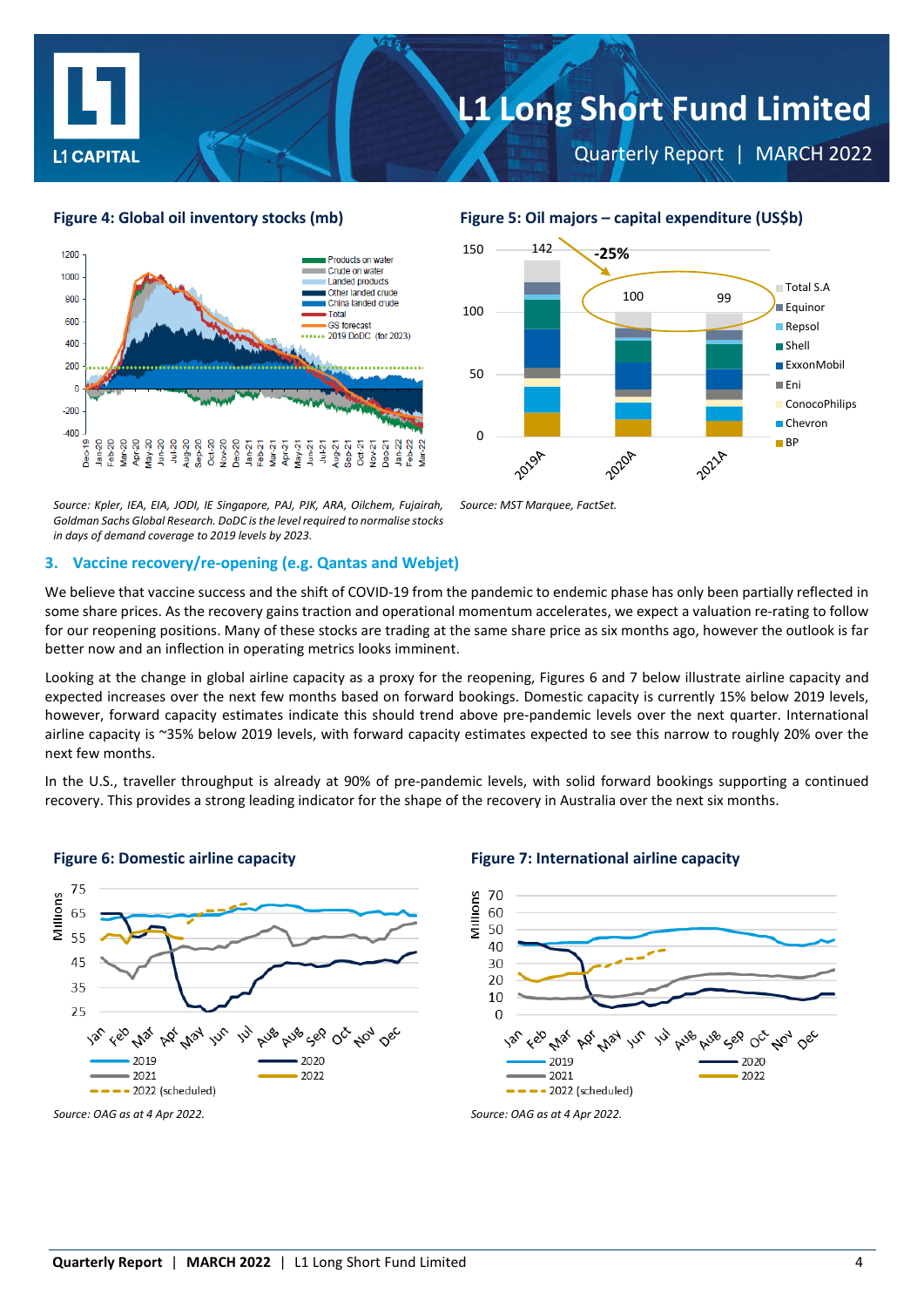

Quarterly Report | MARCH 2022

# **4. Global reflation (e.g. QBE and Hudbay Minerals)**

One year ago, we spoke in detail about our expectation of a large increase in inflation and that we believed inflation would be far higher and more persistent than the consensus view and would overshoot relative to central bank expectations. Figure 8 below shows how extreme this reassessment of inflation expectations has been. Consensus expectations have now quadrupled from ~2% 12 months ago (when we mentioned our expectation of much higher inflation) to close to 8% currently.

We expect the U.S. Federal Reserve (the 'Fed') to raise interestrates aggressively to counter these impacts, with the market currently forecasting 225 basis points of interest rate hikes over the remainder of the year (compared to an expectation 75-100 basis points only a few months ago).

We continue to maintain long positions in gold, commodities, financials and low P/E stocks, along with short positions in ultra-high P/E stocks, which we believe is logical from a pure valuation perspective, but also provides an effective way to hedge against persistent inflationary pressure and a central bank tightening cycle. This portfolio setting is supported by the last extended high inflationary period the market has experienced (1973-1983) where gold, commodities and value stocks dramatically outperformed (as shown in Figure 9).

From a financials perspective, we currently prefer exposure to insurance over banks. Banks will be a clear beneficiary of rising rates with net interest margins likely to benefit, however, we see some offsets from greater competition within the industry (due to the rise of mortgage brokers, non-bank lenders and 'neobanks'), increases in bad debts (from essentially a zero base today) and continued regulatory and capital scrutiny.





**Figure 8: U.S. CPI Economic Forecast – Q2 2022 Figure 9: Sectors that outperformed from 1973-1983**



*Source: Bloomberg as at 4 Apr 2022. Source: Datastream, STOXX, Haver Analytics, FRED, Goldman Sachs Global Investment Research.*

# **Outlook**

We expect equity markets to remain volatile due to geopolitical tensions, the ongoing fragility of global supply chains, reduction in central bank liquidity and increasing interest rates.

We see the challenge facing the Fed as particularly complex in the current environment. The Fed is one of the few central banks in the world that operates under a 'dual mandate' that targets both full employment and price stability relative to most central banks that simply target price stability. Following an unprecedented level of fiscal and monetary support, U.S. employment levels have rebounded strongly and are now back to pre-COVID-19 levels. However, in achieving this outcome, we have Fed policy settings that would be more appropriate in an economic depression, rather than for an over-heated economy facing the highest inflation levels in 40 years. The Fed now (surely) realises it is way behind the curve and had begun to lose credibility in combatting inflation.

As a result, the Fed has begun talking very tough on the measures they are planning to take to combat inflation as a means of restoring credibility and in an attempt to avoid a wages-prices spiral that would be terrible for society and markets in general. This hawkish rhetoric led to a surge in bond yields with the U.S. 10 year yield rising 80 basis points over the quarter (Figure 10 on the next page).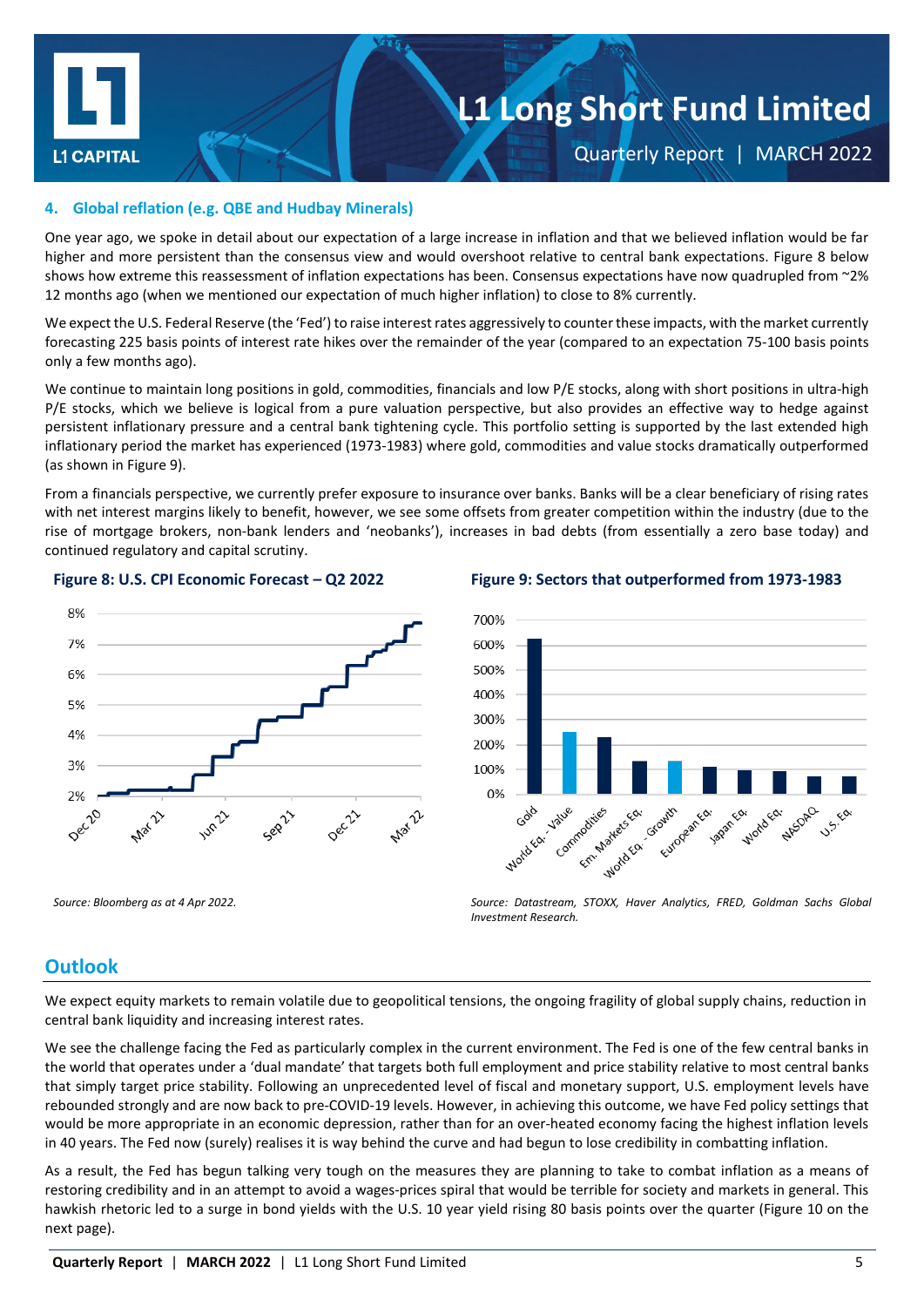

The risk for the Fed is that by falling behind the curve and now having to over-compensate with a more aggressive and sudden tightening path, they do more damage to business and consumer confidence and ultimately trigger a stagflationary period, which is essentially the worst of all economic worlds – low or negative real economic growth combined with persistently high inflation. Bond markets have reflected some of this risk, with 2-year bond yields moving above 10-year bond yields (i.e. yield curve inversion) (refer to Figure 11). Yield curve inversion has historically been viewed as a strong indicator that tighter monetary policy will slow growth, potentially leading to an economic recession. This historical relationship does not always hold true, but is an important flag for investors to do more research to assess the likelihood of going into a recession.

It may still be possible for the Fed to achieve a 'soft-landing' (i.e. moderating inflation without destroying economic growth), however, the execution risks are clearly heightened, particularly when overlaying geopolitical risks from the Russia/Ukraine conflict, ongoing supply chain disruptions, political gridlock in the U.S. and lingering COVID-19 restrictions and lockdowns in China.



### **Figure 10: U.S. 10 year government bond yield Figure 11: 10-year – 2-year spread vs. Recessions (shaded)**



*Source: Bloomberg. Source: Bloomberg.*

We believe the above factors raise the prospect of more modest index returns over the coming years, however, we continue to remain very positive about the outlook for the portfolio. Periods of heightened market volatility, while unnerving, typically present us with outstanding opportunities to generate alpha for our shareholders as stock prices disconnect from fundamental valuations.

Given our expectation of more muted market returns, we think bottom-up stock picking will become an even more important driver of returns for all investors going forward (making our rigorous company research even more valuable). In addition to this, we believe the portfolio's ability to adjust exposure to reflect the prevailing risk-reward of the market, to short stocks that are overvalued and to exploit insights overseas (not just in Australia) enables us to deliver attractive returns despite the more difficult market backdrop.

# **Key stock contributors for the quarter**

**Teck Resources (Long +40%)** performed well following a strong earnings quarter driven by increasing commodity prices and an acceleration in the company's copper production profile. Teck continues to progress the construction of one of the world's largest copper mines (QB2), which is expected to reach commercial production in late 2022. This comes at a time when the world continues to become short copper due to ongoing grade declines at major copper mines globally combined with medium-term demand support from expansion of the electricity grid in the developing world, along with the structural shift to electric vehicles. Teck has been a very strong performer for the portfolio and with the share price quadrupling over the past two years we decided to exit the position during the quarter.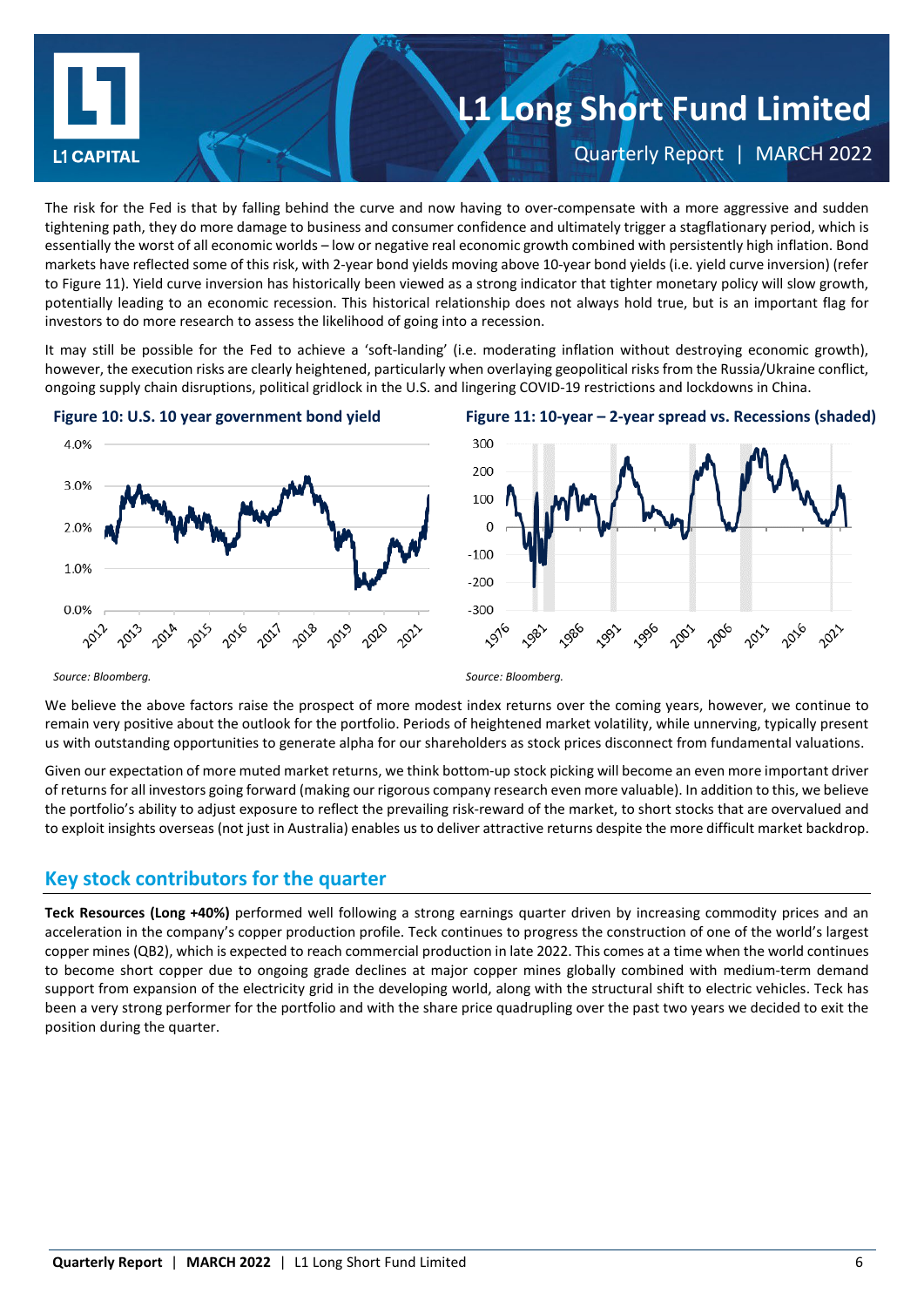

Quarterly Report | MARCH 2022

**Shopify (Short -51%)** is a Canadian software company that enables small and medium size businesses to easily manage an online shopfront. The company performed extremely well during COVID-19 as businesses moved to an online model, driving up subscriptions, and consumers shopped more online, driving up payment volumes. We began shorting Shopify in December 2021 at ~\$1,360 per share, a price which we saw as very overvalued despite some demonstrable strengths at the company. There were also growing risks of a significant slow-down in Shopify's growth in 2022 from a general economic re-opening and from the emergence of well-funded copycat platforms. Shopify, like many ultra-high P/E stocks, also de-rated as a result of higher bond yields which essentially reduce the present value of 'long duration' cashflows (that are many years or decades in the future). In February, the share price fell 28% with the company announcing disappointing revenue results and admitting that growth will be challenging in 2022 on the back of lower advertising revenue as reopening activity and stimulus dissipated. We covered our short at around US\$880 per share, locking in a ~35% profit on the short position.

**Worley (Long +21%)** shares rose during the quarter due to the continued recovery in oil prices and sentiment to the oil services sector. At its half year result, Worley also noted its backlog and headcount were starting to re-build after a COVID disrupted 2020 and 2021. With a renewed focus on energy security, oil prices above \$100/barrel and multiple years of under-investment, we believe Worley's conventional energy business should start to see tailwinds in capex spending over the next 12 months. In addition, Worley is uniquely positioned to benefit from the global energy transition and the significant industry investment that is likely to be made in hydrogen, carbon capture and renewable energy. We believe Worley is in the early stages of the pivot to 'green' energy opportunities, with the market incorrectly viewing the stock as a structurally challenged oil and gas engineering contractor.

**Santos (Long +23%)** rallied in line with the strong oil price and on the back of completing its merger with Oil Search in late 2021. We retained our interest in Oil Search, which has now converted into Santos shares post-merger. In our view, the combined business, led by the highly regarded Santos management team, is well placed to outperform. Key upside drivers include strong organic cashflow generation supported by high oil and gas prices, the potential to deliver merger synergies above guidance and catalysts from partial asset sales in both Papua New Guinea and Alaska.

**CIMIC (Long +30%)** shares rallied following a takeover offer from its majority shareholder HOCHTIEF at \$22 per share, a ~33% premium to the unaffected share price. CIMIC has a dominant market position in the delivery of large-scale infrastructure projects, with the majority of its construction work linked to government projects with favourable exposure to post-COVID-19 infrastructure spending increases. We elected to exit our position given the share price was trading in line with the offer price and we did not expect any competing bid to emerge.

**Rio Tinto** (**Long +19%)** shares performed strongly after announcing record FY21 results that were underpinned by rising prices in iron ore, aluminium and copper. Rio Tinto is structured across four main segments, namely: iron ore, aluminium, copper and minerals, with iron ore remaining its key exposure and accounting for over 60% of revenue. We continue to believe the company is undervalued, trading on an FY22 P/E of only ~7x and offering a fully-franked dividend yield close to 10%. Rio Tinto also has further tailwinds from a positive commodity price backdrop given the supply disruptions from the Russia/Ukraine conflict and the likelihood of economic stimulus from the Chinese government.

**SES (Long +18%)** shares rallied over the quarter after the company announced the receipt of a US\$170m payment from Verizon to accelerate U.S. C-band clearing (which facilitates the rollout of 5G in the U.S.). This was one of the monetisation opportunities we highlighted in our previous reports. SES also announced an agreement to acquire DRS Global Enterprise Solutions, a retailer of satellite services to the U.S. government. We think the deal has sound strategic logic and will be highly EPS accretive over time. We believe SES remains extremely undervalued due to the limited value that the market currently ascribes to the scheduled C-band spectrum payments. SES is set to receive a further ~US\$2.4b in cash payments (after tax) over the next two years, amounting to ~60% of the company's current market cap.

**Turquoise Hill (Long +80%)** is a mining company focused principally on the development of the Oyu Tolgoi copper-gold mine in southern Mongolia, which is expected to become a top tier copper producer by 2024/2025. During March, Rio Tinto, the majority shareholder in Turquoise Hill, made a C\$2.7b cash offer (C\$34.00 per share, a 32% premium on the pre-offer share price) to buy out minority shareholders, seeking full control of the operation. We have followed the Oyu Tolgoi project closely for many years as it is one of the most exciting copper developments globally, however, it has been impacted by several cost blow-outs, construction delays and disputes with the Mongolian Government. In late January, the Government of Mongolia reached an agreement with Rio Tinto and Turquoise Hill to move the project forward, resetting the relationship between the partners. We saw the agreement as a significant milestone to clear the path forward for project completion. The offer from Rio Tinto reaffirms our constructive view on Oyu Tolgoi, as well as our positive view on long-term copper demand.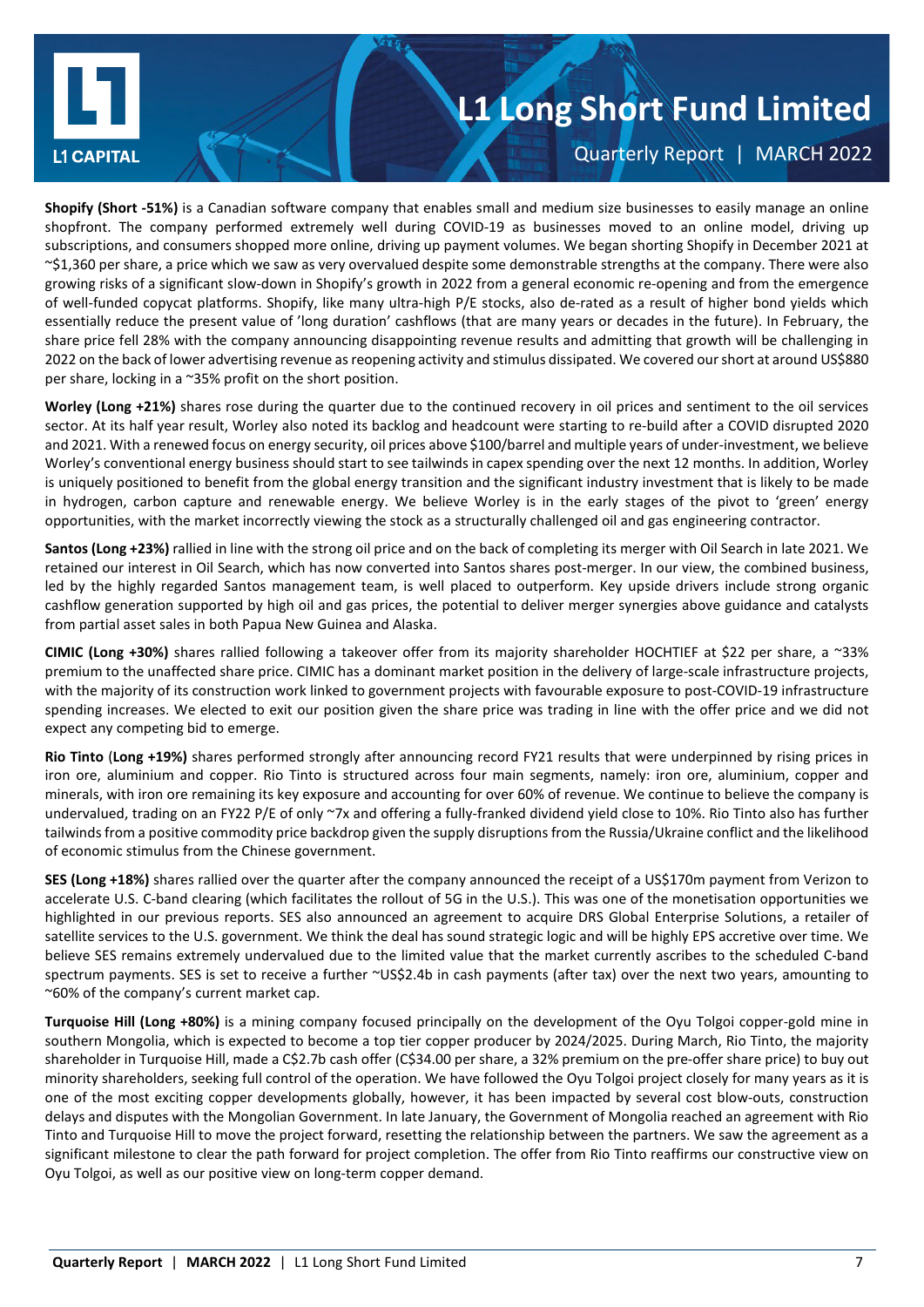

Quarterly Report | MARCH 2022

# **Key stock detractor for the quarter**

**Flutter (Long -24%)** shares fell after reporting U.K. and Ireland earnings below consensus expectations as well as flagging a potential £60m revenue impact from its Russia and Ukraine operations due to the current conflict. The softer performance in the U.K. and Ireland was primarily driven by adverse sports results during the final quarter and from the pro-active implementation by Flutter of safer gambling measures ahead of the U.K. gambling regulatory review (due to be released in May 2022). As the leading player in the market, we believe Flutter is taking early action to mitigate the potential impact from the review. We continue to believe clarity on the regulatory outcome will ultimately remove a key overhang on the stock.

On the U.S. sports betting and gaming side, there were numerous comments across the industry on the ramp up in competitive intensity and increase in acquisition costs for customers over the key NFL season. Flutter's U.S. operations, comprising FanDuel and FOX Bet, generated ~50% more revenue in FY21 than its nearest competitor but at half the estimated EBITDA losses (Flutter incurs temporary losses due to ramp up investment in newly opened states). The company outlined a blended U.S. customer acquisition cost ('CAC') of ~US\$291 per customer and a payback of 1.2x by the end of year 1 and reaffirmed its target to be EBITDA positive in the U.S. in 2023. This gives us confidence that despite strong competition, Flutter remains best-placed to achieve profitability ahead of competitors and will continue to consolidate its leading position in the U.S. sports betting market. Trading on only 18x consensus FY23 P/E, we think Flutter remains significantly undervalued given the decade of strong growth the company has ahead of it. We have used the recent share price fall to add to our position.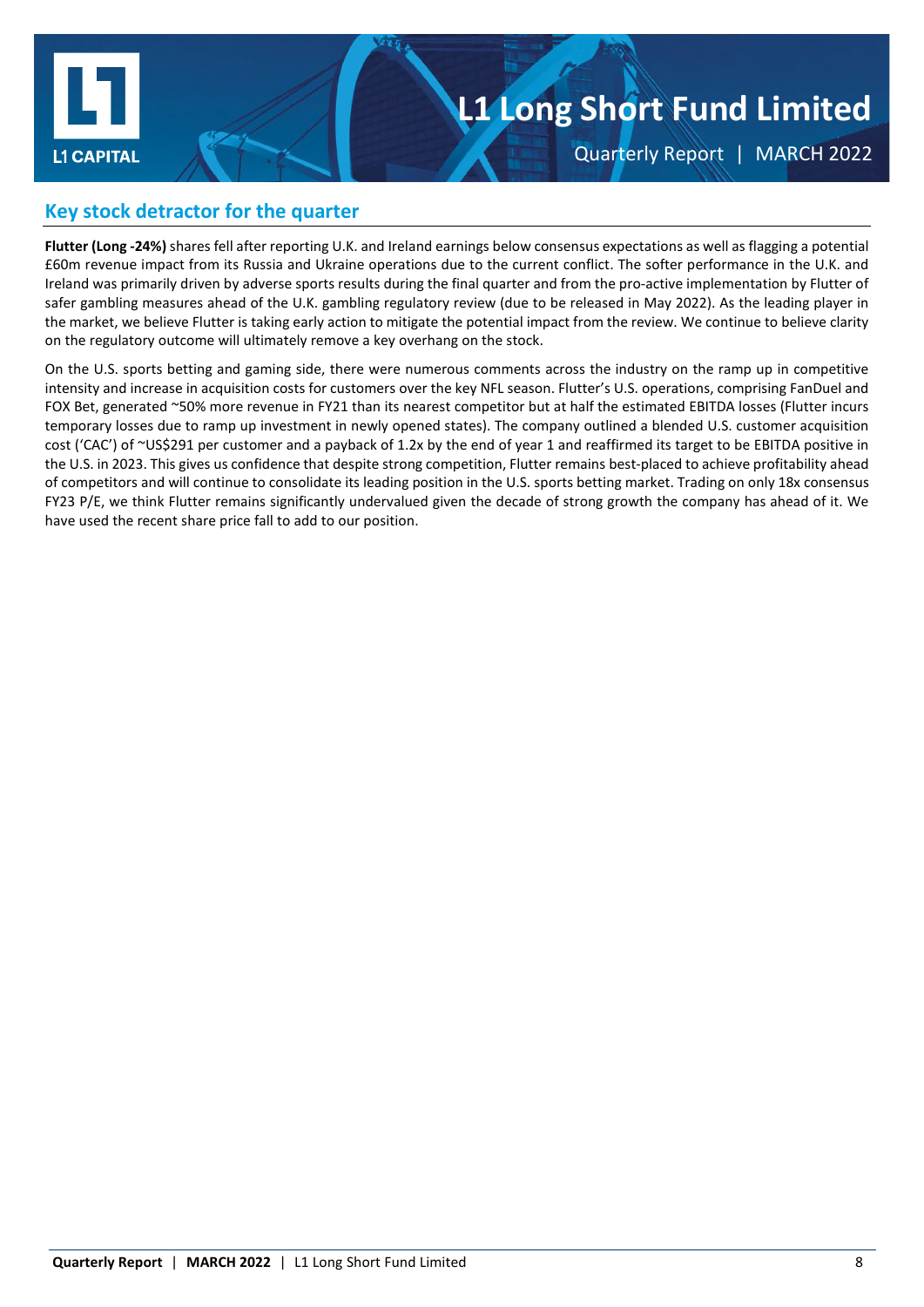

Quarterly Report | MARCH 2022

### **Strategy Returns (Net)4 (%)**

|      | Jan    | Feb    | Mar     | Apr        | May    | Jun                      | Jul                      | Aug    | Sep    | Oct    | <b>Nov</b> | <b>Dec</b> | Year    |
|------|--------|--------|---------|------------|--------|--------------------------|--------------------------|--------|--------|--------|------------|------------|---------|
| 2014 | ۰      | ٠      |         | ٠          |        | $\overline{\phantom{a}}$ | $\overline{\phantom{a}}$ | $\sim$ | (2.42) | 3.03   | 2.85       | 1.61       | 5.17    |
| 2015 | 0.59   | 9.14   | 2.42    | 1.71       | 3.73   | (0.86)                   | 3.30                     | 2.06   | 5.51   | 8.49   | 8.11       | 4.62       | 60.52   |
| 2016 | 5.81   | 0.59   | 5.47    | 2.46       | 2.78   | (0.89)                   | 3.22                     | 3.92   | 0.46   | (0.13) | 0.55       | 2.22       | 29.61   |
| 2017 | 2.51   | 1.87   | 3.15    | 1.03       | 4.18   | 1.70                     | 2.62                     | 1.69   | 1.93   | 2.54   | 0.89       | 3.56       | 31.40   |
| 2018 | 0.56   | (0.47) | (1.64)  | $(1.32)^4$ | (4.05) | (5.96)                   | 1.01                     | (5.34) | (2.06) | (3.90) | (2.60)     | (5.95)     | (27.74) |
| 2019 | 4.26   | 5.11   | 0.16    | 3.05       | (2.73) | 3.87                     | 0.63                     | 0.40   | 2.54   | 3.46   | 0.36       | 2.06       | 25.46   |
| 2020 | (7.75) | (6.85) | (22.93) | 23.16      | 10.94  | (2.12)                   | (1.69)                   | 9.99   | 0.63   | (2.37) | 31.94      | 4.29       | 29.50   |
| 2021 | (0.17) | 9.00   | (0.14)  | 5.11       | 4.07   | (0.52)                   | 1.75                     | 5.10   | 4.86   | 2.32   | (7.36)     | 3.66       | 30.29   |
| 2022 | 2.79   | 6.78   | 1.34    |            |        |                          |                          |        |        |        |            |            | 11.32   |

#### **Portfolio Positions**

| <b>Number of total positions</b>         | 87 |
|------------------------------------------|----|
| Number of long positions                 | 69 |
| <b>Number of short positions</b>         | 18 |
| <b>Number of international positions</b> | 32 |

### **Net & Gross Exposure by Region4 (%)**

| Geography            | <b>Gross Long</b> | <b>Gross Short</b> | <b>Net Exposure</b> |
|----------------------|-------------------|--------------------|---------------------|
| Australia/NZ         | 115               | 68                 | 47                  |
| <b>North America</b> | 36                | 8                  | 28                  |
| <b>Europe</b>        | 23                | 1                  | 22                  |
| Asia                 | 7                 | O                  |                     |
| <b>Total</b>         | 181               | 77                 | 104                 |

### **Company information as at 31 March 20225**

| <b>Share Price</b>     | \$2.95          |
|------------------------|-----------------|
| NTA before tax         | \$3.1653        |
| NTA after tax          | \$2.9835        |
| <b>Shares on issue</b> | 609,823,954     |
| Company market cap     | \$1,798,980,664 |

# **Strategy Performance Since Inception4 (Net)**



# **Sector Contribution Since Strategy Inception<sup>4</sup> (Net)**



*4. All performance numbers are quoted net of fees. Net returns are calculated based on the movement of the underlying investment portfolio. Indices are shown on total return basis in AUD. Figures may not sum exactly due to rounding. Past performance should not be taken as an indicator of future performance. Strategy performance and exposure history is for the L1 Long Short Fund Limited (ASX:LSF) since inception on 24 Apr 2018. Prior to this date, data is that of the L1 Capital Long Short Fund – Monthly Class since inception (1 Sep 2014). 5. The NTA before tax is calculated before the provision for deferred tax on unrealised gains and losses on the investment portfolio. The NTA after tax is calculated after all taxes.*

### **Historical Strategy Exposures<sup>4</sup>**

May 2016 **D16** 2016

Gross Long

Anar-2017

**017 -2017 017 -2018 DIB ADB** 

**Dec- May** 

225%

175%

125%

75%

25%

 $-25%$ 

 $-75%$ 

 $-125%$ 

Sep<sup>2014</sup> **1014 2015 015-2015**  Apr-1019

Gep-2019 Feb-2020

Alov-2018

Gross Short

2020-2020

**020 1020** 

**2021-2022** 

Anar Oct-2021

Net Long